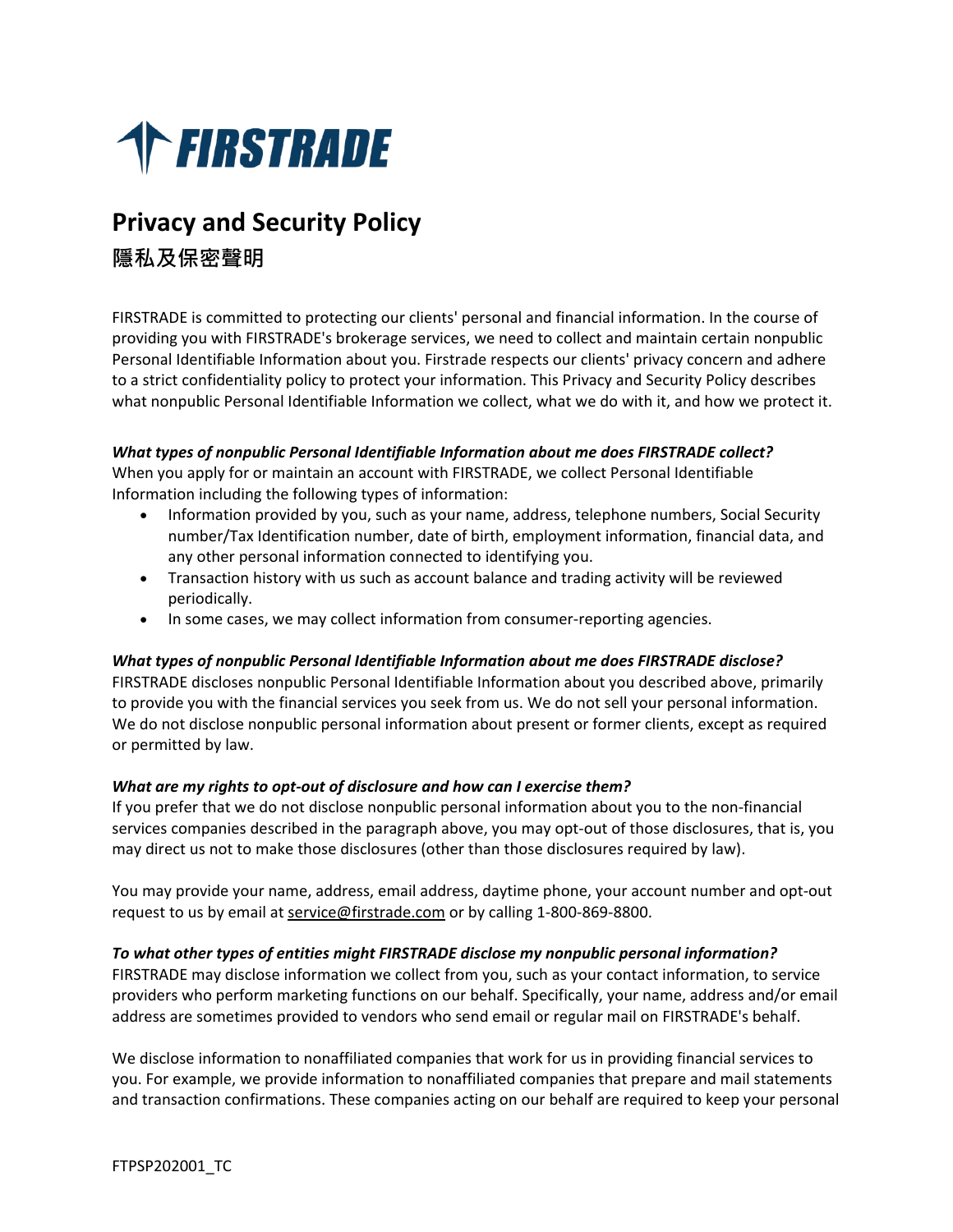information confidential.

Finally, FIRSTRADE discloses nonpublic personal information to nonaffiliated third parties as permitted or required by law. These parties include government/regulatory organizations such as the Internal Revenue Service (IRS) and the Securities and Exchange Commission (SEC). Disclosures for which you have provided your consent are also permitted.

# *How does FIRSTRADE use your Personal Identifiable Information?*

We use your information to fulfill your requests for specific products and services like opening a brokerage account with us. We use your information to contact you regarding special offers, products and services that may be of your interest and also provide you with the best customer service experience at Firstrade.

Firstrade Securities, Inc. uses third parties to gather End User's data from financial institutions. By using our service, you grant our third-party provider the right, power and authority to act on your behalf to access and transmit your personal and financial information from the relevant financial institution according to terms of our third-party provider's privacy policy.

# *How does FIRSTRADE protect the confidentiality and security of my nonpublic Personal Identifiable Information?*

We maintain physical, electronic, and procedural safeguards that comply with federal standards to guard your nonpublic personal information. We protect your account information by placing it on the secure portion of our website. Our servers have been enabled with Secure Sockets Layer (SSL) technology to prevent unauthorized parties from viewing your nonpublic personal information that you provide or access during a secure session. In addition, we employ Entrust's digital certificate services to encrypt the information exchanged between you and Firstrade web servers.

Access to your nonpublic personal information is limited to those employees who have valid business reason to access your information. These employees such as customer service personnel access as needed to provide you with the best customer service experience. All Firstrade employees are trained on the importance of protecting our client's information and maintaining the confidentiality and security of your Personal Identifiable Information.

You can take steps to maximize your security online and to protect your confidential information. NEVER share your Password with anyone, and change it periodically. You can change your Login Password at any time in the My Settings section under the My Account tab. When accessing the FIRSTRADE website, you should always exit by using the "Logout" button or close your browser completely.

# *What should I know about "cookies"?*

"Cookies" are elements of data that a website can send to your browser and store on your computer. Cookies can note that your browser was used to visit certain sites, pages, or advertisements on a certain date. Cookies cannot be used to obtain data from your hard drive, get your e-mail address or steal sensitive or personal information about you. FIRSTRADE uses cookies to enhance navigation and functionality of our website, to securely verify your identity, and to personalize aspects of your experience on our website. We also use cookies to let us know how visitors are using our website, so that we can improve our website and your experience on it. You do have control over cookies. Most browsers can be set to notify you when a cookie is being placed on your computer. You can also set most browsers to refuse to accept cookies, although this may affect your Internet experience. You can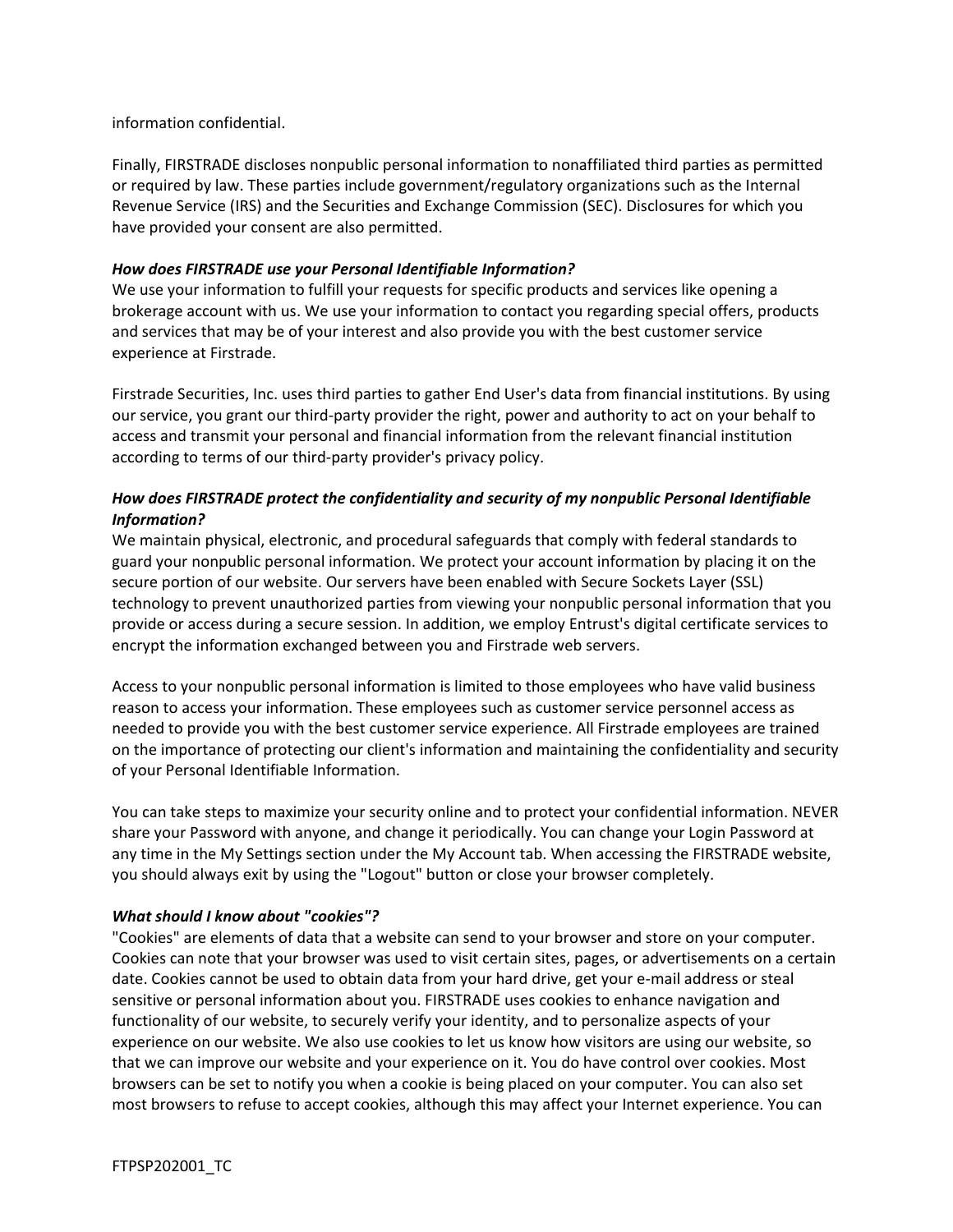also erase cookies that are already on your computer. For more information on working with cookies, you should consult the User Manual, FAQ, or Help function of your specific browser and operating system software.

For answers to other questions regarding FIRSTRADE's Privacy Policy, please email [service@firstrade.com](mailto:service@firstrade.com) or call 1-800-869-8800.

# **隱私及保密聲明**

第一證券全心致力於保護您的個人資料和財務信息。然而,在提供證券交易相關服務前,我們必 須先行收集和保存某些和您有關的非公開個人資料。從以下所述的第一證券的隱私權政策中,您 將得知我們所收集和保存的客戶個人資料有哪些,以及我們如何處理和保護這些資料。

### **第一證券所收集的有關您的非公開個人資料有哪些?**

當您申請或維持第一證券賬戶時,我們收集的個人資料包括以下幾類:

- 您提供的個人資料,如您的姓名,地址,電話號碼,社會安全號碼/納稅識別號碼,出生 日期,就業資料,財務數據,以及與您有關的任何其他個人資料。
- 賬戶的交易資料,如定期審查您的賬戶餘額和交易活動。
- 在某些情況下,我們可能會向信用調查公司或消費者報告機構調閱您的信息。

### **第一證券可公開的有關您的非公開個人資料有哪些?**

第一證券公開關於您個人的身份信息僅限於如上所述由您提供的部份,主要用於向您提供您所尋 求的財經服務。除非法律要求或許可,我們不會透露第一證券開戶的客戶資料,也絕不會出售您 的個人資料。

#### 我有什麼樣的權利選擇不披露 · 我該如何行使這些權利 ?

如果您不希望我們向上述非金融服務公司披露您的非公開個人信息,您可以選擇退出這些披露, 也就是說 · 您可以指示我們不要披露這些信息(除了 法律要求的那些披露)。 您可以通過電子郵 件 service@firstrade.com 或致電 1-800-869-8800 向我們提供您的姓名, 地址, 電子郵件地址, 日間 電話,您的帳號和退出請求。

### **第一證券可以向其他類型的實體披露我的非公開個人信息?**

第一證券可能會將從您那裡收集的信息(例如您的聯繫信息)披露給代表我們執行市場營銷職能 的服務提供商。 具體而言,您的姓名,地址和/或電子郵件地址有時會提供給代表第一證券發送 電子郵件或常規郵件的供應商。 我們會向我們提供金融服務的非附屬公司披露信息。 例如,我們 向準備和郵寄報表和交易確認書的非關聯公司提供信息。 這些代表我們行事的公司必須對您的個 人信息保密。 最後,根據您同意的披露許可下,第一證券根據法律允許或要求向非附屬第三方披 露非公開個人信息。 這些政黨/監管機構包括國內稅務局(IRS)和證券交易委員會(SEC)等。